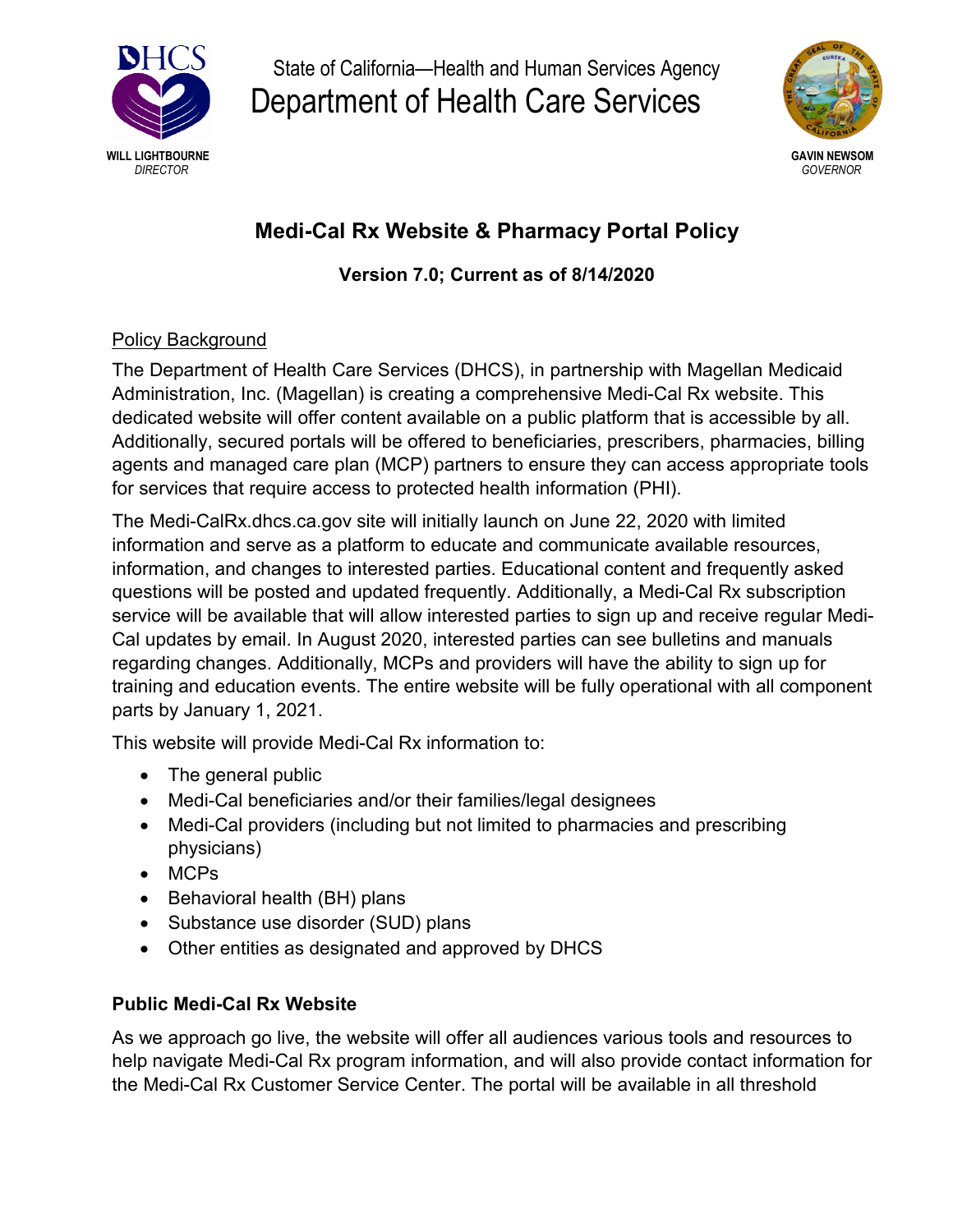languages and will have a contact number to direct users for additional language assistance services<sup>1</sup>.

- **Find a pharmacy** Users can enter their location and see Medi-Cal enrolled pharmacies in their area. They can easily sort and filter to find a pharmacy that specifically fits their preferences. The tool allows users to easily identify hours of operation2, drive thru and delivery services, and other custom features.
- **Drug lookup** Our interactive and real-time drug lookup tool empowers users to selfserve around the medication benefit. Anyone can easily search by drug name or NDC and the tool provides coverage information along with any prior authorization requirements, quantity limitations, and generic/brand indications. Users can download results in a Comma Separated Values (csv) file format.
- **Medi-Cal Contract Drug List (CDL) -** A document containing the complete CDL will be available on the portal. It will be categorized by drug class, contain dose and strength information, along with coverage restrictions, and will be searchable.
- **Drug Utilization Review (DUR) information page** This page contains comprehensive communication around the DUR program.
- **Provider materials** Provider Bulletins will provide targeted pertinent news and information. Provider manuals will contain information needed for claims processing. Billing tips and welcome packets will be posted and updated frequently to ensure providers have the information they need to process claims and support beneficiaries. Other types of information accessible from this section include downloadable forms and information to facilitate the appeals process as well as information on enrolling as a Medi-Cal provider through Provider Application and Validation for Enrollment (PAVE).
- **System status information** A page to ensure that all system issues are reported in real-time for planned and unplanned occurrences.
- **Forms and Information**  Members can easily access forms and information related to their pharmacy benefit.
- **Glossary** Our glossary provides easy explanations for many pharmacy and healthrelated terms.
- **Information about Medi-Cal Rx's Complaints and Grievances Process** Provides helpful resources and tools relative to Medi-Cal Rx's Complaints and Grievances Processes and Protocols, inclusive of background information, definitions, Customer Service Center contact information, and applicable forms.

 $\overline{a}$ <sup>1</sup> Addition of the Google Plug-in to the Medi-Cal Rx website will allow for translations to DHCS' threshold languages.

<sup>2</sup> NCPDP dataQ database is source of information on pharmacy hours of operation.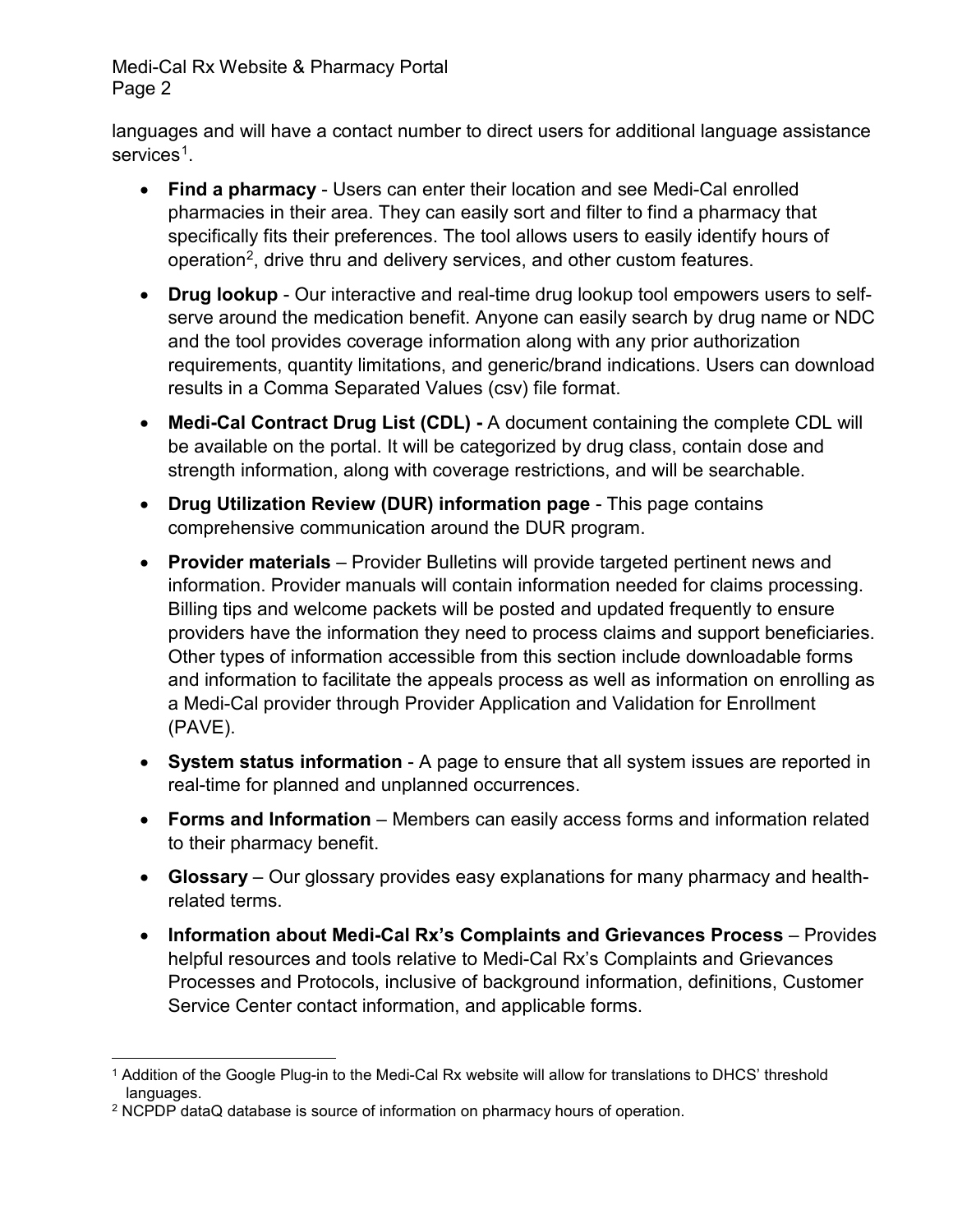• **Information about Medi-Cal State Fair Hearings (SFH)** – Provides information relative to the SFH process, and provides links to both DHCS' and the California Department of Social Services websites where the public can find information about the SFH process and how/where to submit SFH requests relative to Medi-Cal Rx.

#### **Secured Medi-Cal Rx Website Portals**

Secure access is required for multiple audiences and allows for complex functionality, which will ensure that we fully and securely support Medi-Cal beneficiaries regarding their pharmacy benefit.

#### **Plan Partner Portal**

Each Medi-Cal MCP, BH plan, and SUD plan will be afforded a number of Designated User $3$ credentials based upon a prorated calculation relative to the total population served within that MCP, BH plan, or SUD plan.<sup>4</sup> Designated users from Medi-Cal MCPs, BH plans and SUD plans will have secure access to these functions:

- **FirstCI -** Users can log in to our FirstCI application which will allow them to search for information regarding beneficiary, beneficiary claims, pharmacy demographic information, drug information, and prescriber information. It will also allow users to query and view previously saved prior authorizations. This will provide authorized individuals a full view into how each beneficiary is being serviced.
- **MRx Explore -** This is Magellan's reporting platform that will allow Medi-Cal MCPs, BH plans, and others as designated by DHCS, to run reports via Magellan's secure Medi-Cal Rx portal. The reports will be developed in collaboration with DHCS but examples include:
	- o Opioid Use monitoring reports
	- o Multiple MDs/Pharmacies
	- o Single Fill reports
	- o No Fill reports

The tool includes the ability to enter parameters for reports as well as receive the results in a variety of formats, including Portable Document Format (PDF), Excel and HTML.

• **Learning Management System (LMS) –** Our training and learning platform will ensure users have access to appropriate, secure training so they can fully utilize the tools and resources offered. For plan partners, LMS contents will include:

 <sup>3</sup> DHCS is still working in partnership with Magellan to finalize the process to be followed to request access. The process will allow MCPs to designate MCP staff (or subcontracted delegated entities) who can access plan's beneficiaries' information in FirstCI and access reports in MRxExplore.

<sup>4</sup> DHCS – in partnership with Magellan – will utilize data analytics to monitor and track utilization rates in terms of logins of Designated User credentials, as well as work in close partnership with MCPs, MH plans, and BH plans, to ensure sufficient number of Designated Users.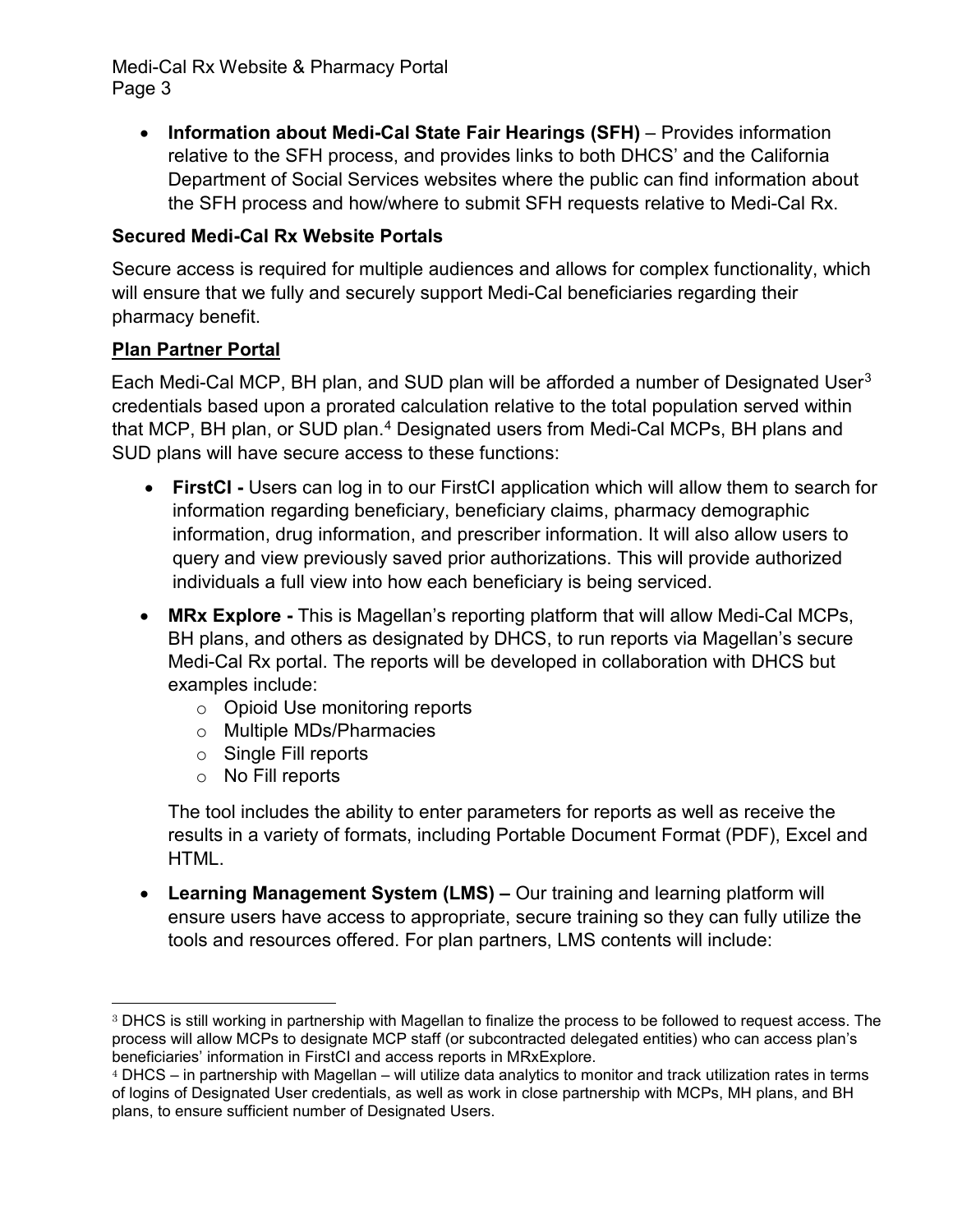- o Computer based tutorials (CBTs) for applications they will access such as FirstCI and MRx Explore
- o Application User Guides and Job Aids
- o Instructions for designating users

# **Medi-Cal Provider Portal**

Medi-Cal providers<sup>5</sup> (including but not limited to pharmacies and prescribing physicians) will have secure access to these functions in addition to the Public Medi-Cal Rx Website:

- **Beneficiary eligibility lookup** Users can securely inquire on beneficiary eligibility status.
- **Web claims submission** Users can securely search for claims by cardholder ID and fill date. This tool will also allow users to submit pharmacy claims including reversals and resubmission.
- **Prior authorization submission and inquiry** Pharmacies and prescribers will be able to log in to a secure section of their portal to submit prior authorization (PA) requests. Using a unique identifier, they will also be able to check the status of authorizations they have previously submitted through the portal, and attach documentation to prior authorization submissions through POS. The portal will be easy to use and contain a direct link to CoverMyMeds, where a true electronic PA request can be submitted in real time by prescribers, with most decisions happening in real time.
- **Learning Management System -** Our training and learning platform will ensure users have access to appropriate, secure training so they can fully utilize the tools and resources offered. For providers, LMS contents will include:
	- o Presentation about Medi-Cal Rx Transition and new Magellan resources, including new contact information, new access points for applications and services, and differences in process and procedures, from a provider perspective
	- o CBTs for applications or processes/procedures providers will use such as Beneficiary Eligibility, Web Claims submission, and Prior Authorization Request
	- o Application User Guides and Job Aids
	- o Informational materials including coverage policy and billing guidance
- **Secure message center –** The secure message center will provide the ability to send and receive messages with customer service representatives to address questions providers may have.

 $\overline{a}$ <sup>5</sup> Providers will have access to Medi-Cal beneficiary claims history and/or PA requests if their National Provider Number (NPI) is associated with the claim and/or request for PA. DHCS/Magellan are still clarifying the different access scenarios for providers.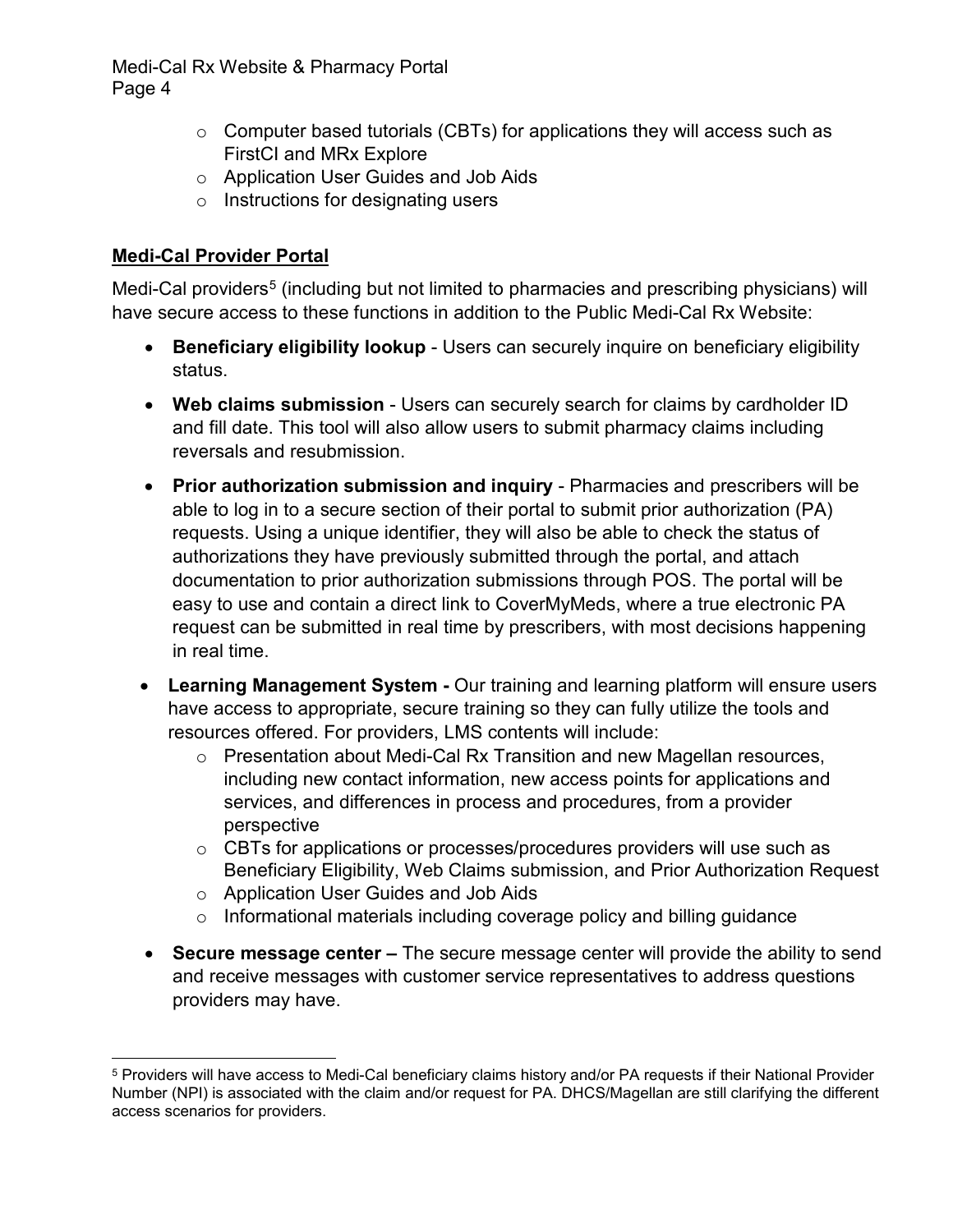- **Secure chat -** Providers will be able to connect to a customer representative via the live chat option from the secured Medi-Cal Rx provider website.
- **Provider survey –** Providers will have access to a survey link allowing them to provide feedback on their experience.

#### **Medi-Cal Beneficiary Portal6**

Medi-Cal beneficiaries will have secure access to our message center. The secure message center will provide the ability to send and receive messages with customer service representatives and easily obtain answers to any questions beneficiaries have regarding their benefit. They can also log in to access secure chat functionality.

For example, through the secure chat functionality, Medi-Cal beneficiaries can connect to a customer representative, and if they are registered users (with identity verified), then the customer service representative can share PHI, including medication history from claims and requests for PAs.

*(Continued on next page)*

<sup>6</sup> Although the Medi-Cal beneficiary portal will have limited functionalities as of January 1, 2021, DHCS is exploring options with Magellan future forward to implement additional functionalities, and will communicate if/when those options are available.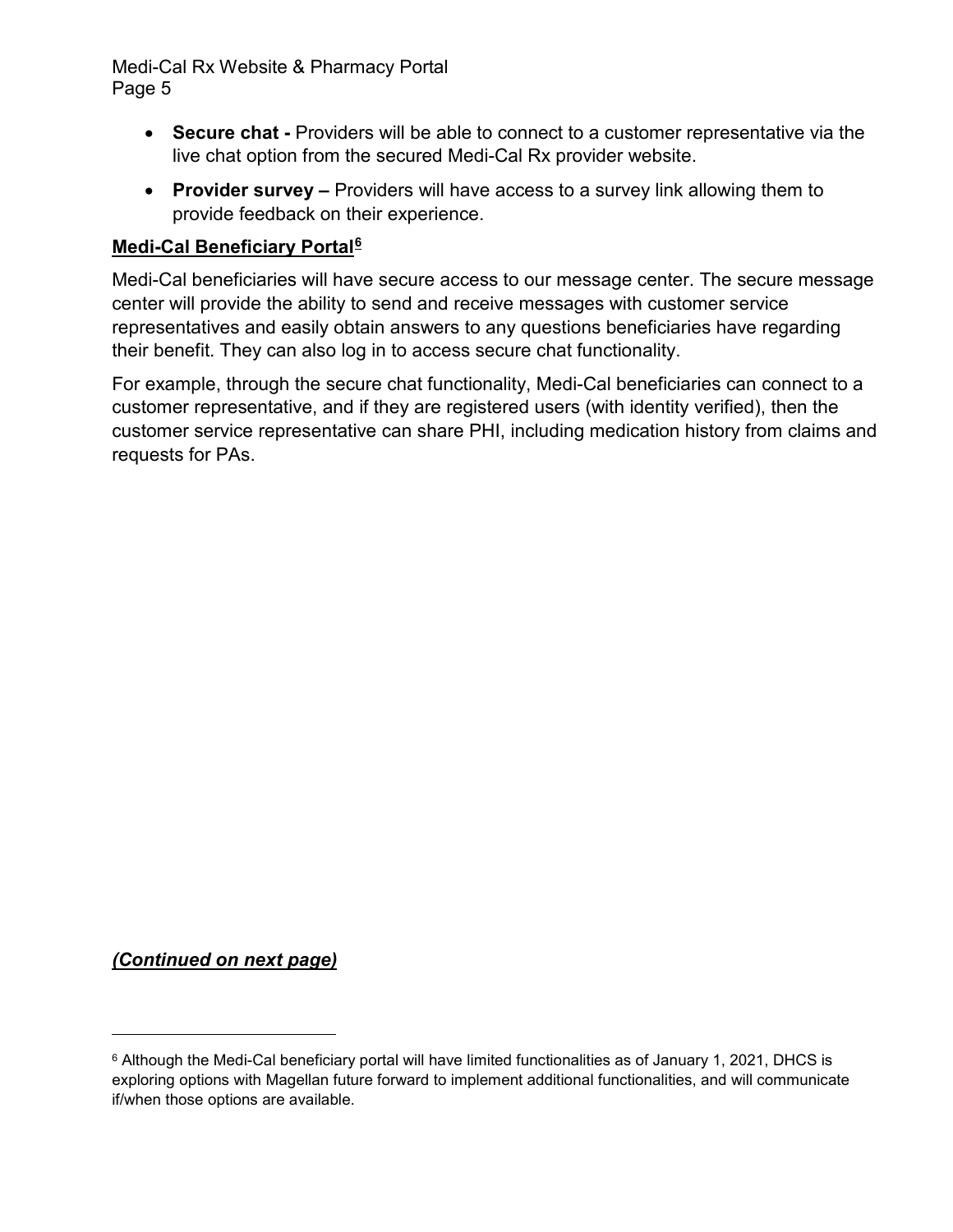This site map shows *unsecured public website* content available to all users – no registration needed.